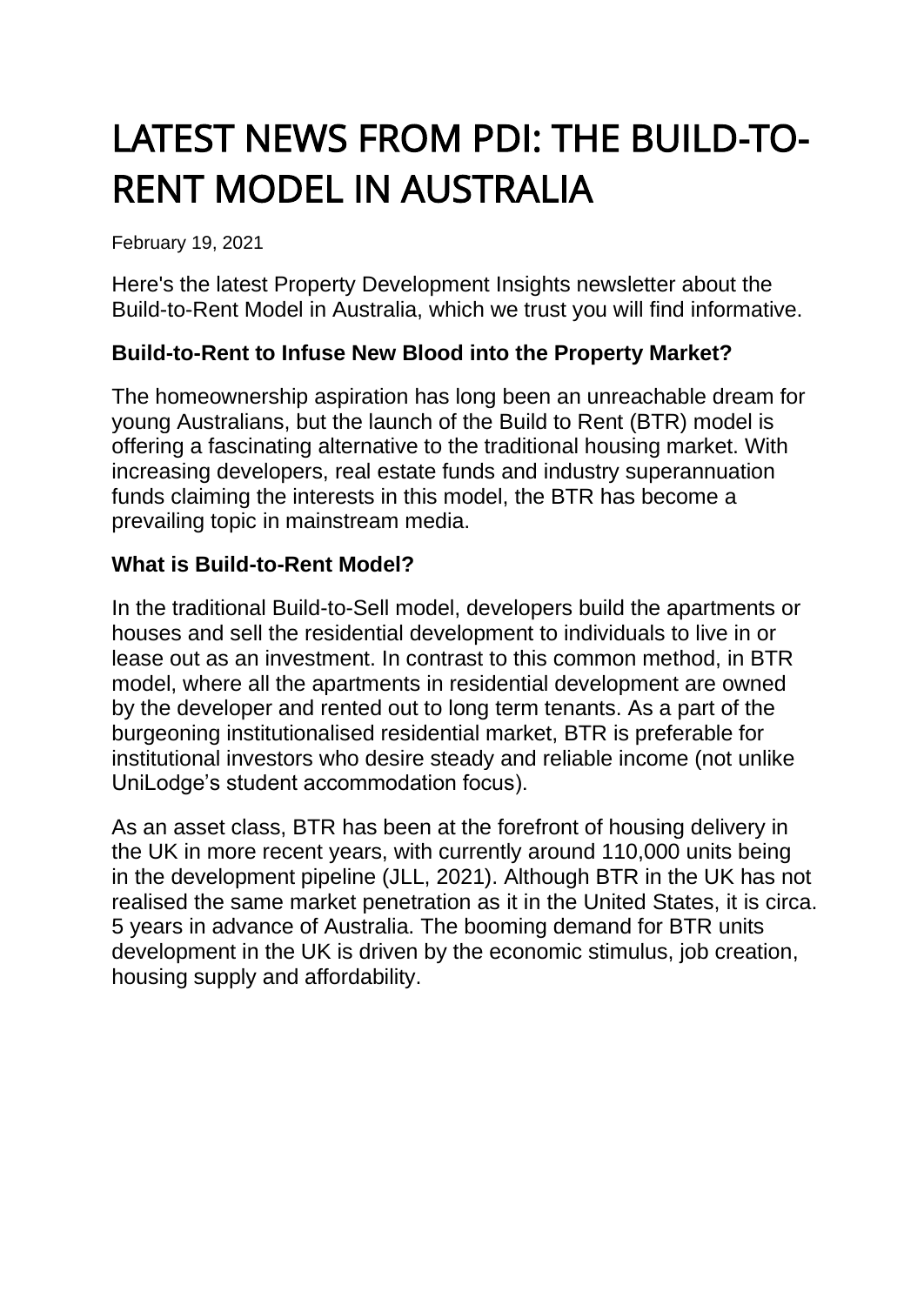

**How Can the BTR Model Help the Australian Housing Market?**

Australia currently accommodates one-third of the population in the private rental market, while among younger Australians in capital cities reflects a significantly higher amount, with 70% of the young workforces (24-35 yrs old) renting their home in Sydney. Among those renters, almost half are considered 'long-term', holding the lease for at least 10 years (PWC, 2021). To enable rental security and facilitate tenant conditions, the BTR model entices institutional investors including large developers, superannuation funds to build apartments to rent directly to families. The single ownership of BTR development, accompanied by consistent stable rental income, indicates that the owner prefers to keep tenants for as long as possible to guarantee the tenure security.

Generally, the large-scale residential developments can be provided by BTR in the locations where is well-connected, close to strategic centres and public transport. These areas with convenient access to amenities, schools and jobs can offer compelling opportunities for residents to develop.

# **Current Challenges facing the BTR in Australia**

• Yields: BTR assets commonly generate a lower yield compared to most alternative asset types like industrial and office buildings. BTR is more attractive for long-term investors like pension funds. Whilst commercial properties rely on anchor tenant for income security, BTR assets have a range of tenants to minimise the key tenant risk.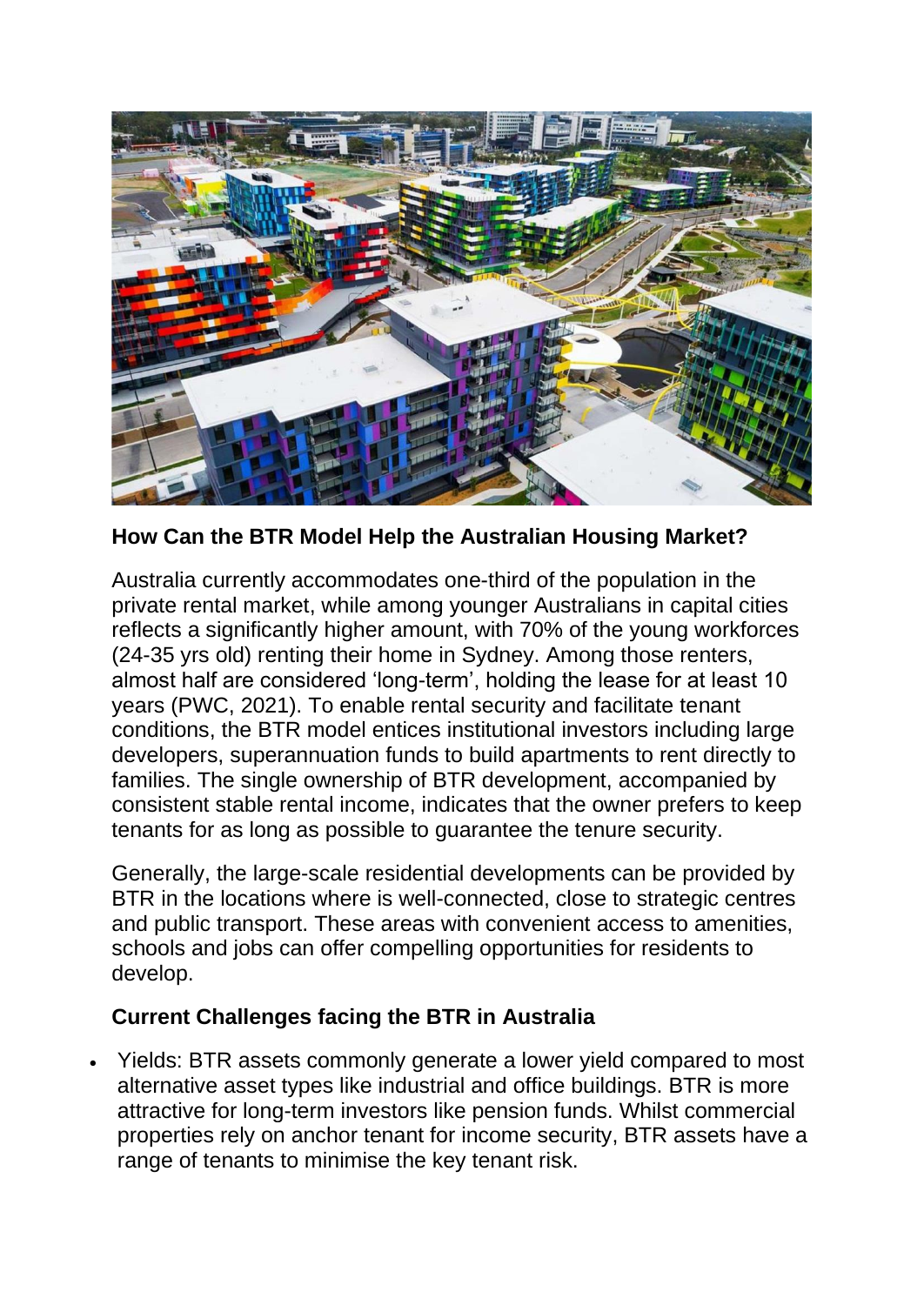- Financing Constraints: Banks require significant pre-sales before the construction funding. As BTR development has no pre-sales and is being rented to individual tenants, underwriting the long repayment period, results in low security for banks and funding challenges.
- The Culture of "Australian Dream": The high rates of homeownership in Australia may against BTR model.
- GST: The GST embedded in development and construction costs for the BTR project is not creditable.
- Unclear Planning Policies: As BTR is yet identified as a typical type of development by the planning system, there are no clear regulations to guide this type of development, increasing the risk of rejection or long delays.

# **Advantages & Disadvantages of BTR**

One of the advantages of BTR is the possibility to initiate a new property investing form in capital cities in Australia. For low entry requirements for individual investors, investing in funds and trusts which develop BTR project may provide a reliable source of return. As all units belong to one ownership, the building management and maintenance of the BTR project should be more efficient. In this circumstance, the quality of the building which is built to be owned is enhanced compared to the sold off.

For institutional investors, the BTR projects provide diversification and stabilised long-term returns, reducing the re-leasing risk and commission payments as compared to other commercial assets. Through large-scale development and management, the BTR project will benefit the labour market, from the design and construction sector and long terms employment from management, cleaning services, landscaping and maintenance.

However, based on experience in other countries, BTR projects are more likely to attract young individuals and couples who only need relative short occupancy. The considerations of the frequent changes in occupants and the cost of vacancy period are also needed.

#### **BTR Future**

With Australian housing prices forecast to increase significantly as the economy recovers post-COVID-19, and considerable pent-up demand